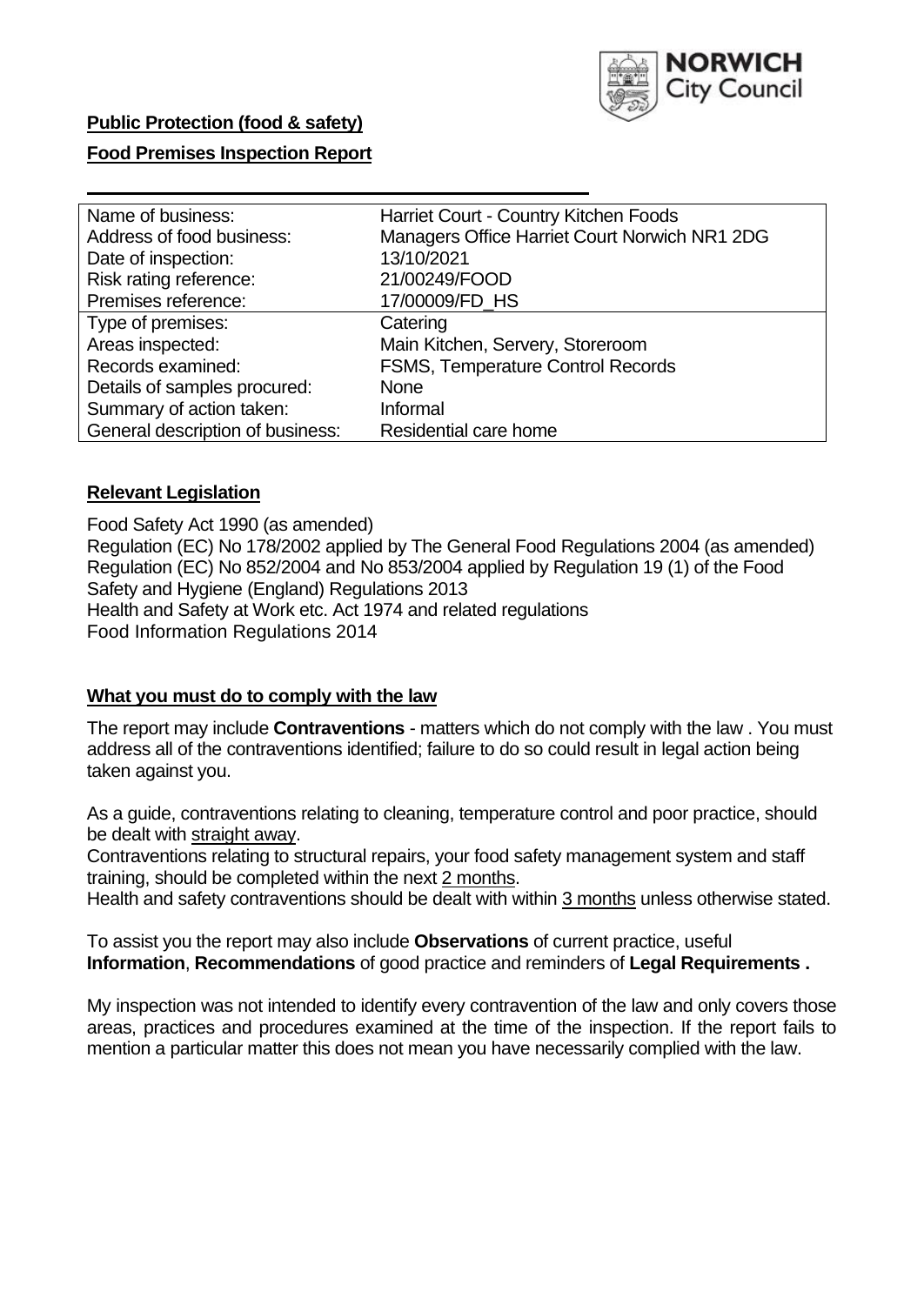# **FOOD SAFETY**

### **How we calculate your Food Hygiene Rating:**

The food safety section has been divided into the three areas which you are scored against for the hygiene rating: 1. food hygiene and safety procedures, 2. structural requirements and 3. confidence in management/control procedures. Each section begins with a summary of what was observed and the score you have been given. Details of how these scores combine to produce your overall food hygiene rating are shown in the table.

| <b>Compliance Area</b>                     |          |    |           | <b>You Score</b> |                |    |           |    |                |  |  |
|--------------------------------------------|----------|----|-----------|------------------|----------------|----|-----------|----|----------------|--|--|
| Food Hygiene and Safety                    |          |    | $\Omega$  | 5                | 10             | 15 | 20        | 25 |                |  |  |
| <b>Structure and Cleaning</b>              |          |    | $\Omega$  | 5                | 10             | 15 | 20        | 25 |                |  |  |
| Confidence in management & control systems |          |    | $\Omega$  | 5                | 10             | 15 | 20        | 30 |                |  |  |
|                                            |          |    |           |                  |                |    |           |    |                |  |  |
| <b>Your Total score</b>                    | $0 - 15$ | 20 | $25 - 30$ |                  | $35 - 40$      |    | $45 - 50$ |    | > 50           |  |  |
| Your Worst score                           | 5        | 10 | 10        |                  | 15             |    | 20        |    | $\blacksquare$ |  |  |
|                                            |          |    |           |                  |                |    |           |    |                |  |  |
| <b>Your Rating is</b>                      | 5        | 4  | 3         |                  | $\overline{2}$ |    |           |    | $\Omega$       |  |  |

Your Food Hygiene Rating is 5 - a very good standard



## **1. Food Hygiene and Safety**

Food hygiene standards are high. You demonstrated a very good standard of compliance with legal requirements. You have safe food handling practices and procedures and all the necessary control measures to prevent cross-contamination are in place. Some minor contraventions require your attention. **(Score 5)**

### Contamination risks

**Recommendation** Chopping/cutting boards were being stored directly touching. Chopping/cutting boards must be stored in a rack properly divided to stop cross-contamination and to allow aeration

**Observation** I was pleased to see you were able to demonstrate effective controls to prevent cross-contamination.

#### Hand-washing

**Observation** I was pleased to see handwashing was well managed.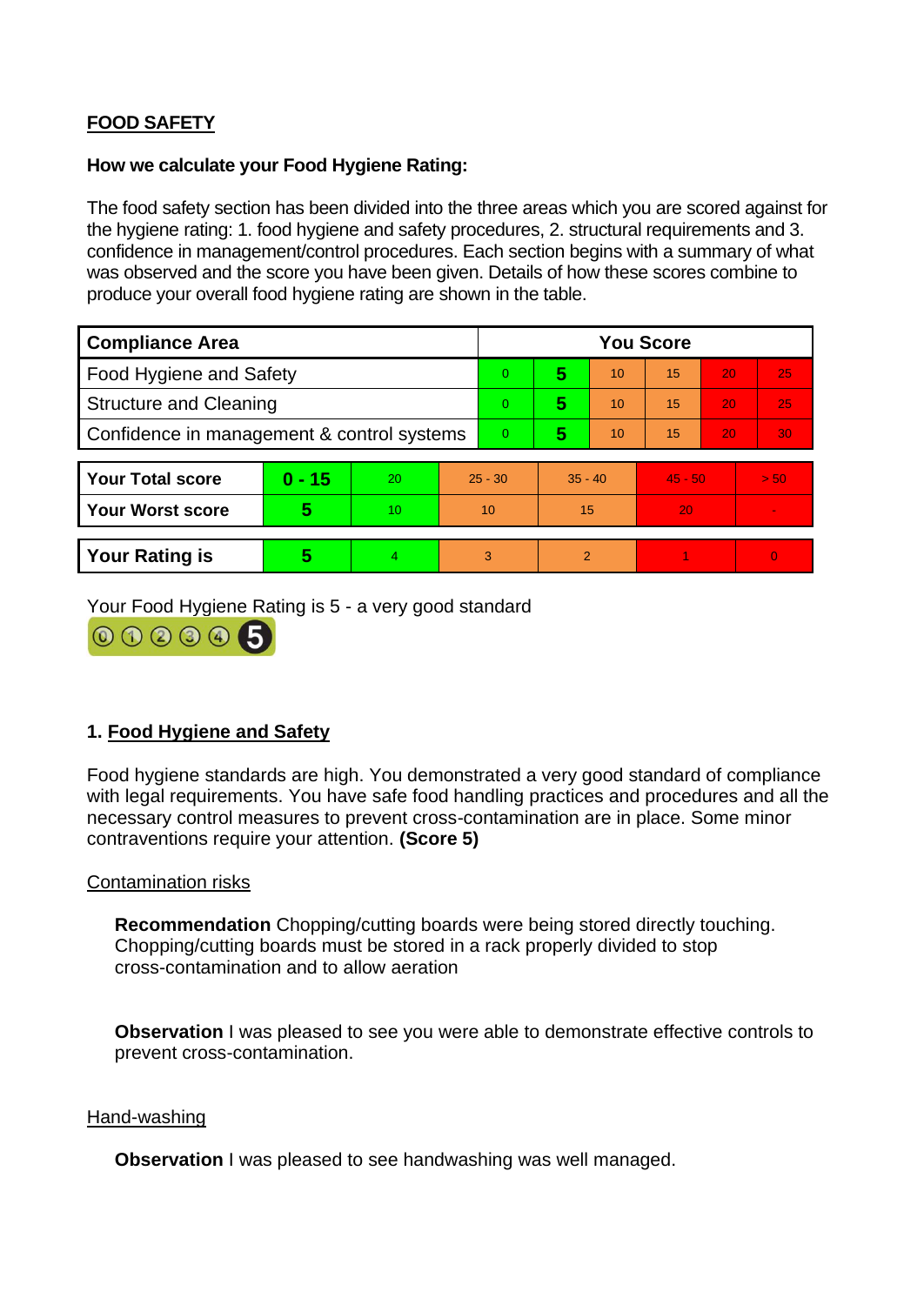### Personal Hygiene

**Observation** I was pleased to see that standards of personal hygiene were high.

### Temperature Control

**Observation** I was pleased to see you were able to limit bacterial growth and/or survival by applying appropriate temperature controls at points critical to food safety and that you were monitoring temperatures.

#### Poor Practices

**Contravention** The following matters represented poor practice and if allowed to continue may cause food to become contaminated or lead to its deterioration:

• open single cream was being stored for 5 days. It states on packet once open use within 3 days

**Recommendation** You should have a system to identify when open or prepared foods need to be used by or discarded, to ensure the food is fit for consumption. I recommend you apply labels which give a date that is 2 days after the day of production e.g. if food is opened on Monday it should be used by the end of Wednesday (an exception is rice which should not be kept longer than 24 hours)

### **2. Structure and Cleaning**

The structure facilities and standard of cleaning and maintenance are all of a good standard and only minor repairs and/or improvements are required. Pest control and waste disposal provisions are adequate. The minor contraventions require your attention. **(Score 5)**

#### Cleaning of Structure

**Contravention** The following items were dirty and require more frequent and thorough cleaning:

- floor/wall junctions
- behind and under equipment
- flooring under shelving in storeroom

#### Cleaning Chemicals / Materials / Equipment and Methods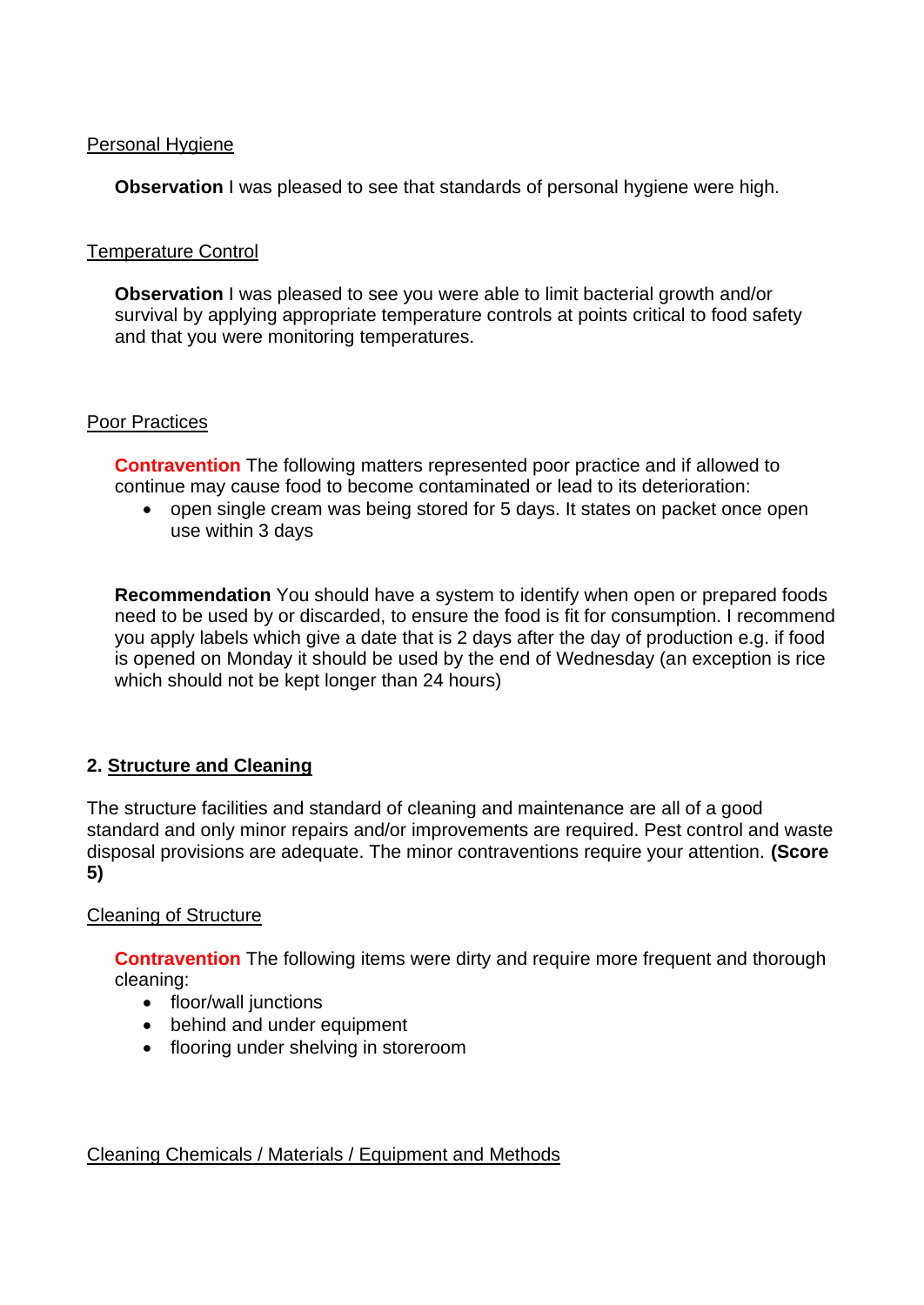**Observation** I was pleased to see that the premises was kept clean and that your cleaning materials, methods and equipment were able to minimise the spread of harmful bacteria between surfaces.

### **Maintenance**

**Contravention** The following had not been suitably maintained and must be repaired or replaced:

- grill to bottom of Gram fridge
- interior top to chest freezer

#### Facilities and Structural provision

**Observation** I was pleased to see the premises had been well maintained and that adequate facilities had been provided.

#### Pest Control

**Observation** I was pleased to see that the premises was proofed against the entry of pests and that pest control procedures were in place.

### **3. Confidence in Management**

A food safety management system is in place and you demonstrate a very good standard of compliance with the law. You have a good track record. There are some minor contraventions which require your attention. **(Score 5)**

#### Type of Food Safety Management System Required

**Observation** Your SFBB/food safety management system was in place and working well. I was confident you had effective control over hazards to food.

**Observation** You were date labelling perishable foods appropriately and could demonstrate effective control over food spoilage organisms.

**Observation** You had colour-coded equipment and effective separation between raw and ready-to-eat food at all stages in your operation.

**Observation** You were monitoring (and recording) the temperatures of your fridges and freezers as well as the temperature of cooked/hot-held food and could demonstrate effective systems for controlling bacterial growth and survival.